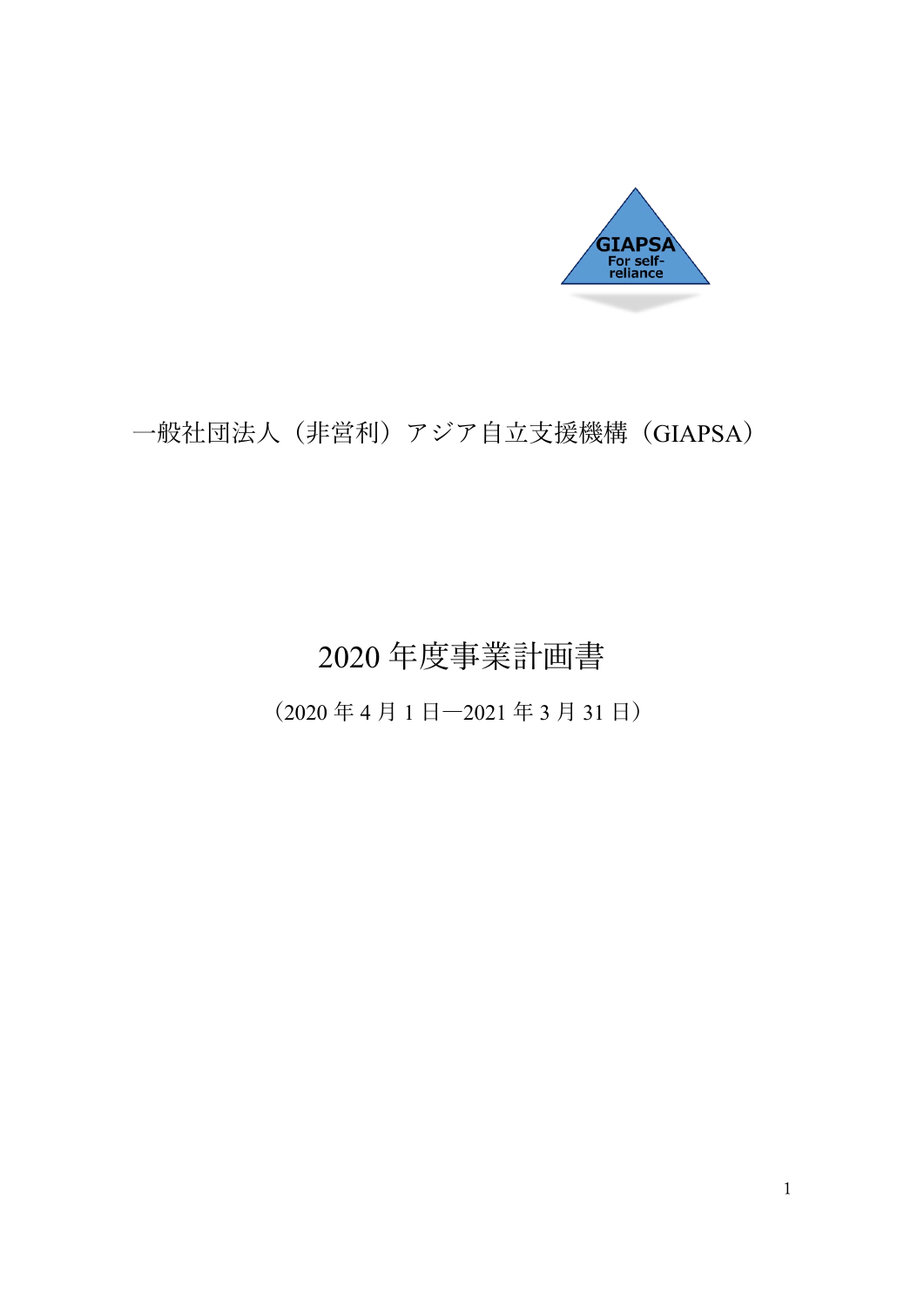#### 2020 年度の事業計画

2020 年度(2020 年 4 月 1 日から 2021 年 3 月 31 日まで)は基本的には 2019 年度から継続 する 4 つの分野を含めた以下の 5 つの優先事業とその他の活動を中心に行う予定である。 2020 年度の事業資金は主として寄付金により捻出する事とするが、同時に官民の基金や CSR などに積極的に応募し外部資金獲得に努力する。又、アジア諸国を含めた新型コロナ ウイルスの蔓延や終息の見通しが不透明な事や、第 2 波や第 3 襲来の可能性があり、それ により当法人の活動に大きな制約がもたらされるであろうことを念頭に、流動性を持つて 対応することとする。

#### **2020**年度事業予算

|                       | ▶ 1.タイ北部メーチャンタイ村のコーヒーを中心とした   |              |              |   |  |
|-----------------------|-------------------------------|--------------|--------------|---|--|
|                       | 加工技術向上と山岳民族の生活向上支援            |              | 2,322,000    | 円 |  |
| ≻                     | 2.カンボジア小規模農民グループへの自活支援        |              | 700,000      | 円 |  |
| ≻                     | 3. バングラデシュにおける乳用ヤギの普及         | 未定           | $\mathbf{0}$ | 円 |  |
| $\blacktriangleright$ | 4. タイ南部サゴヤシ林の保全と有効利用          |              | 197,000      | 円 |  |
| ≻                     | 5. グローバル人材育成支援                |              | 273,000      | 円 |  |
| ≻                     | 6. その他の活動                     | 未定           | 0            | 円 |  |
|                       | 支出(予定)の合計                     |              | 3,492,000    | 円 |  |
|                       | 前年度からの繰越金                     | 円            |              |   |  |
|                       | 759,879<br>社員からの年会費<br>40,000 | $\mathbf{H}$ |              |   |  |
| 収入予定                  | 寄付金<br>2,692,121              | 円            |              |   |  |

## 1. タイ北部メーチャンタイ村における全村民をあげた自助努力によるコーヒーを中心と した加工技術向上と山岳民族の生活向上支援(GIAPSA/2019/01)

2019 年 8 月に開始したこの事業は予定どうり順調に進展し、当初予定していた 3 年間 の事業計画の約 8 割が最初の一年で完了した。農産物加工場の建設と脱穀機の設置に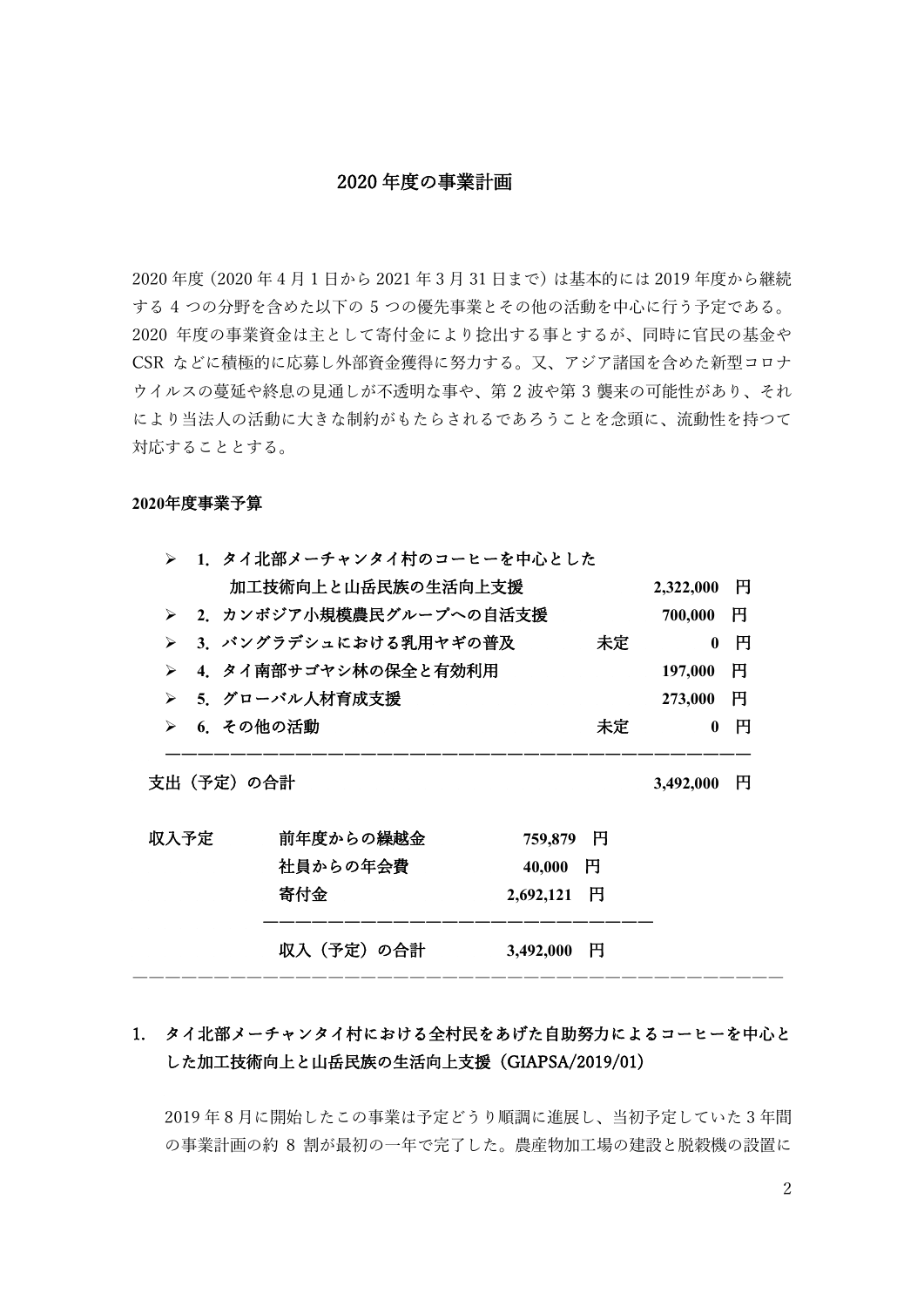より生豆(green beans)の加工製造が可能になり、組合は使用する組合員から 1 キロ の豆の脱穀につき 3 バーツの使用料をチャージし組合の回転資金とした。その中から 1キロ当たり1バーツのオペレーターサービス料を人件費として支払った。2020 年3 月から5月までに 18、839キロ生豆がこの脱穀により加工生産され約3万 6000 バー ツの組合の共同収入があった。次の段階として、農産物加工場を村民たちの共有財産と して有効に管理運営する体制を確立し、焙煎機を購入してメーチャンタイブランドの コーヒー豆を製造し、ブランドの確立を進めながら国内外に販売ルートを開拓する予 定である。又、アボカドの木を植樹したりアプリコットや他の果物を加工したりするこ とにより、コーヒー以外の収入の道を切り開く予定である。具体的には以下の活動を計 画している。

- 改良種のアボカドの苗木の購入と植樹 @TB 150 X 780 本= TB 117,000 2020 年 7 月末から 8 月初め(ボランティアツワーと組み合わせる)
- コーヒー焙煎機(小型焙煎能力 5 キロ)の購入・設置と訓練 TB 500,000 2020 年 6-7 月、 コーヒーの共同加工とブランド化の推進
- **>** アプリコットや他の果実の加工(ドライフルーツなど)技術訓練 TB 10,000 2020 年 10-11 月、村の女性を対象にする。時期は要再確認
- 事業の経済効果を調べるための Base Line Survey の実施 TB 20,000 2020 年 10-11 月、明治大学、SWU 等との協力の可能性を探る
- バンコクにコーヒーの直売店を開設或いは委託するための事前調査 n/a 2020 年 6-12 月、将来、コーヒーのブランド化を促進するため バンコクに直営コーヒーショップ開設の可能性を探る
- タイ国内航空賃、レンタカー料金などの国内交通費@6000x4 TB 24,000 現地視察や会議への参加、等の経費
- **► その他の経費 ファイル マイス しゅうしょう アコン アコン アコン アコ** 10,000

| 小計 |                      | TB 681,000       |
|----|----------------------|------------------|
|    | 日本円換算 (1 バーツ=3.41 円) | $(2,322,000)$ FJ |

## 2. カンボジア北部(シアムリープ) の小規模農民グループへの自活向上支援 (GIAPSA/2020/01)

――――――――――――――――――――――――――――――――――――――

2019 年 6 月にプロジェクト事前調査が始まったが、自発的にグループを形成し自助努 力(無利息のローンの返済を含めて)により農業生産をスケールアップしたいという農 民グループがなかなか見つからず、最終的には Tbengkanglech Chokchey 農業組合の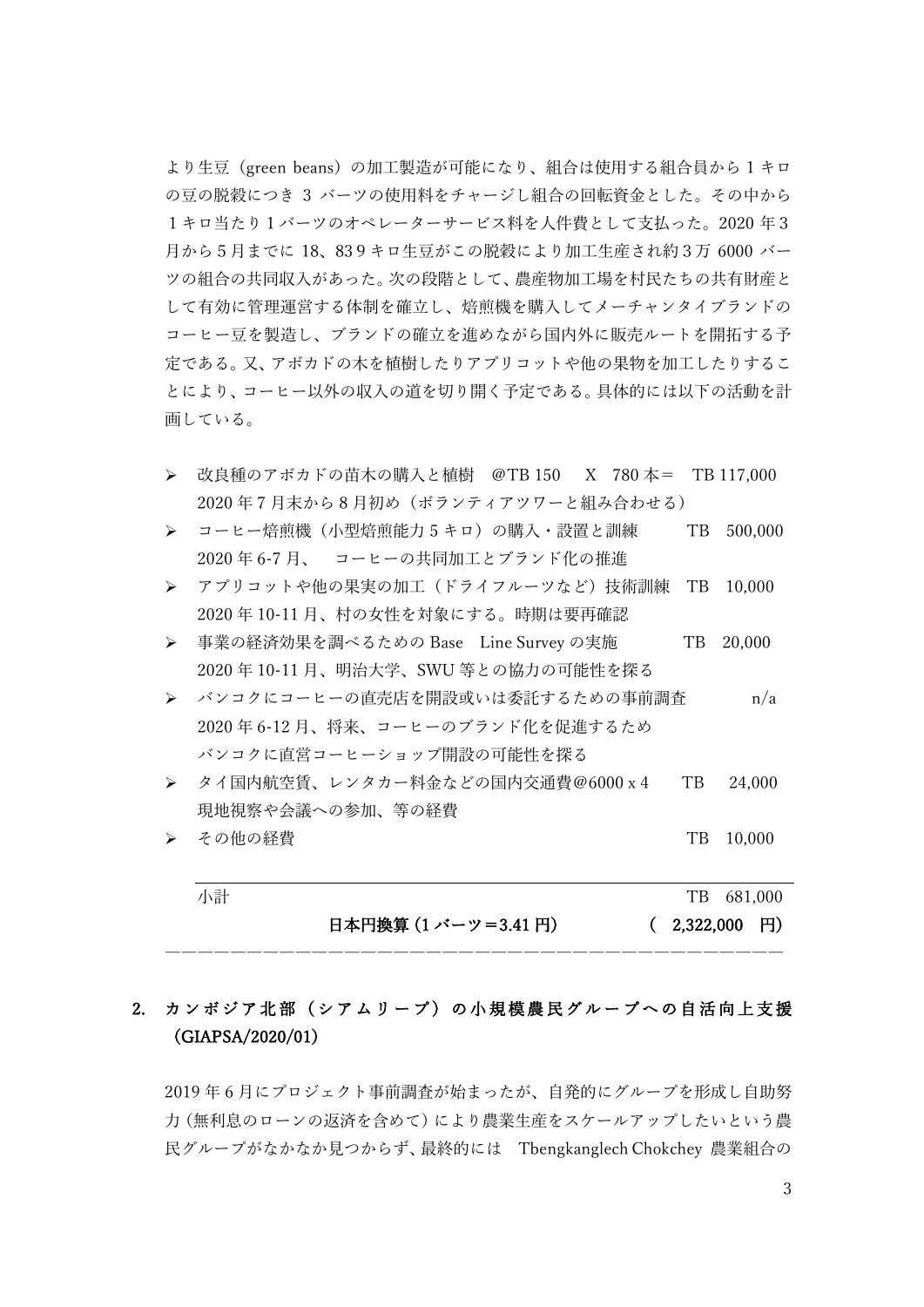養鶏グループ(組合員6人)に決まった。この事業はパイロット事業なので受益グルー プの規模は大きな問題ではないと考えられる。プロジェクト予算は

**>** 卵や鶏肉生産用の鶏のひな、飼料、鶏舎建設資材,孵化機、等 US\$ 6,400

| 日本円換算<br>$(700,000 \;{\rm H})$<br>$(1 \n\mathsf{F} \nu = 108.65 \mathsf{H})$ |
|------------------------------------------------------------------------------|
|------------------------------------------------------------------------------|

。事業の詳細は以下であり、2020 年 7 月 1 に開始される予定である。

#### **Project Document**

| <b>Project Symbol:</b>        | <b>GIASPA/2020/01</b>                                                                                                                                            |
|-------------------------------|------------------------------------------------------------------------------------------------------------------------------------------------------------------|
| <b>Project title:</b>         | Improving the livelihood of poor rural farmers through the<br>promotion of community-based self-help economic activities in<br><b>Northern Cambodia (ILPORF)</b> |
| <b>Project Venue:</b>         | Theng Lech Village, Banteay Srey District, Siem Reap province,                                                                                                   |
|                               | <b>Kingdom of Cambodia</b>                                                                                                                                       |
| <b>Implementing Group:</b>    | Poultry Group of the Tbengkanglech Chokchey Agric.                                                                                                               |
|                               | <b>Cooperative (PG-TCAC)</b>                                                                                                                                     |
| <b>Beneficiaries:</b>         | members of the PG-TCAC in Tbeng Lech                                                                                                                             |
| <b>Village Starting Date:</b> | 1 July 2020                                                                                                                                                      |
| <b>Duration:</b>              | 2 years                                                                                                                                                          |
|                               | <b>Implementing partner:</b> Farmer and Nature Net Association (FNN)                                                                                             |
| <b>Donor Agency:</b>          | General Incorporated Association for the Promotion of Self-                                                                                                      |
|                               | reliance in Asia (GIAPSA)                                                                                                                                        |
| <b>Supporting Agency:</b>     | <b>CamboDHRRA</b> and AsiaDHRRA                                                                                                                                  |
| <b>Total Budget:</b>          | US dollars 6,400 (donor)                                                                                                                                         |

#### **Summary**

Cambodia has undergone a significant transition, reaching lower middle-income status in 2015 and heading to attain upper middle-income status by 2030. According to official estimates, the poverty rate in 2014 was 13.5% compared to 47.8% in 2007. However, many of them stand just above poverty line and vulnerable to falling back into poverty when exposed to economic and other external shocks such as new corona virus pandemics. In Cambodia, about 90% of the poor live in the rural areas (World Bank) and majority of them are engaged directly or indirectly in agriculture.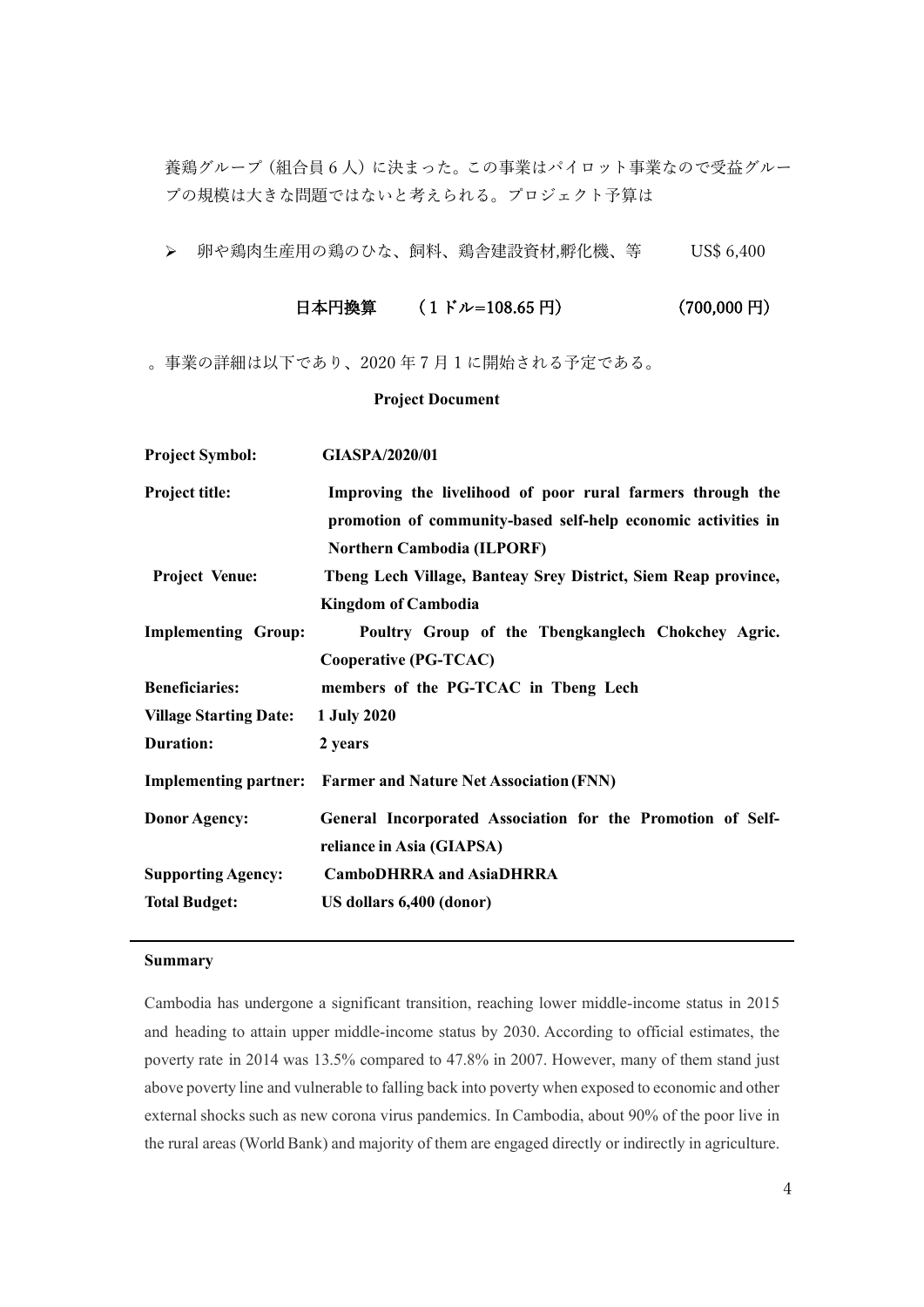Many poor provinces in the country are located in northern Cambodia. Siem Reap Province is one of them ranked at the 9<sup>th</sup> poor province with the poverty rate of 21.3% (MRD 2011).

The project is designed to serve as a pilot intervention and is aimed at to assist a group of poor poultry farmers in Tbeng Lech Village, Banteay Srey District of Siem Reap Province, with a provision of agricultural inputs on cost recovery basis, who are willing to improve their agricultural production and enhance their income and livelihoods through participatory self-help efforts,. At the same time, the project is also aiming to promote supporting capacity of the Farmer and Nature Net Association (FNN) and CamboDHRRA which have been helping rural communities, and creating a sustainable rural participatory mechanism forself-reliance.

#### **1. Long-term Objective**

Long-term objective of the project is to assist self-help efforts of poor rural communities to enable them to improve living conditions and attain sustainable livelihoods.

#### **2. Immediate Objective**

The immediate objective of the project is to assist self-formed poor poultry farmer group in scaling up their farming activities and enhance income on sustainable basis by providing agricultural inputs on loan and building their technical and self-help capacity.

#### **3. Expected Outputs**

- 3.1. A well-managed and self-motivated beneficiary group (Poultry Group) which is capable in developing production plan, conduct cost benefit analysis and monitor group activities, utilizing the inputs provided by the project effectively and reimburse the cost (to FNN) without defaults as per the repayment schedule;
- 3.2. Increased annual income of each beneficiary by 50% through sustainably increased production and enhanced marketing skills;
- 3.3. A Revolving Fund is established and effectively utilized by FNN for the allocation to new beneficiary group (s) based on the roles and procedures (to be prepared by FNN and agreed upon by the Project Steering Committee) governing the selection of beneficiaries and reutilization of the revolving fund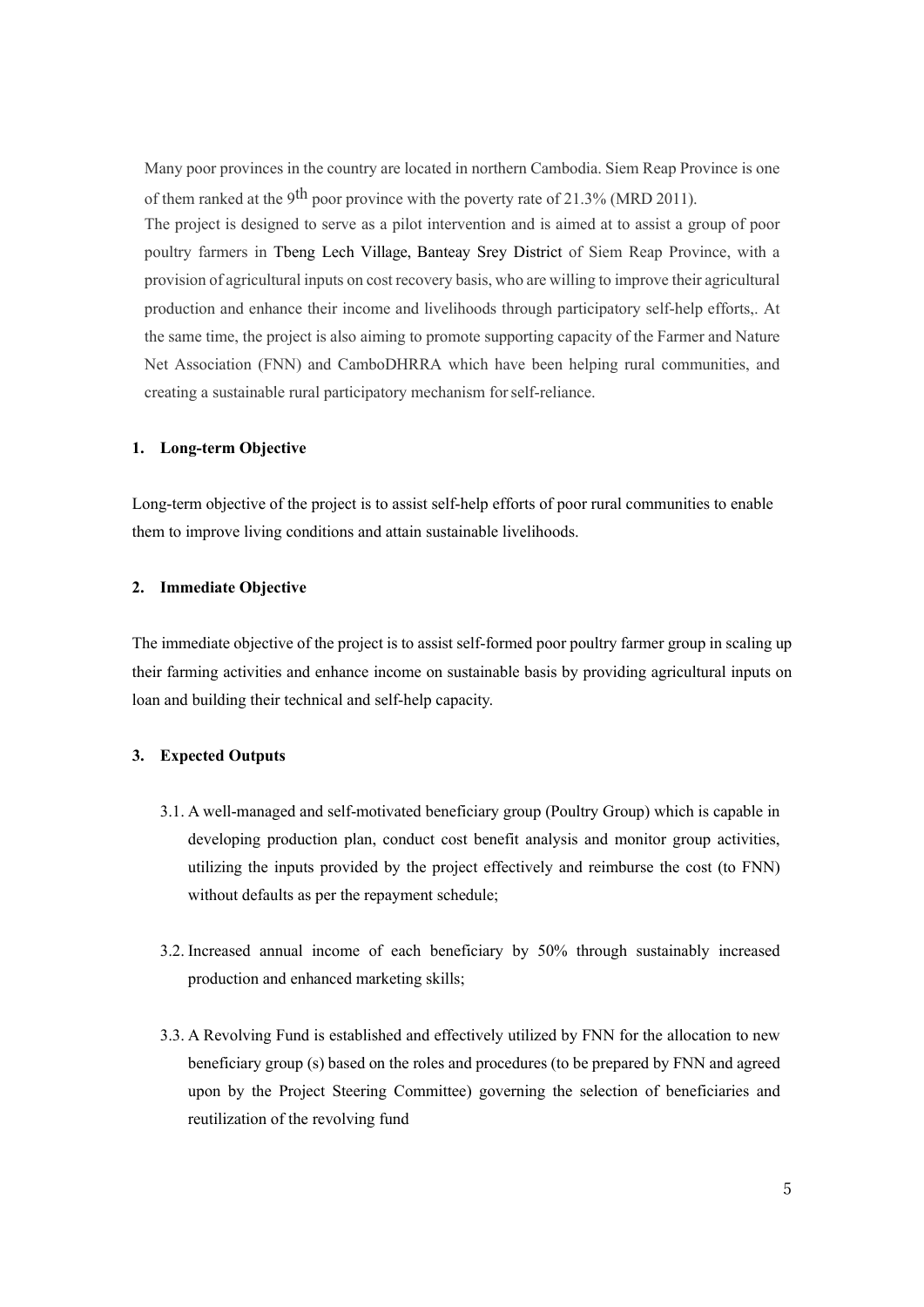#### 3.バングラデシュ北部における乳用ヤギの普及による小規模農民グループ支援事業

この事業は貧しいバングラデシュ北部地域において、村民(特に女性)たちの収入の 増加や栄養の改善を目指して、インドなどから乳用のミルクの生産量の高い品種のヤ ギを購入し農民達にローンで配分し、それに伴う生産技術の伝搬や訓練、ミルクの販 売や加工技術の伝搬などを行おうというものである。昨年度、タンガイル地域のNGO のSSSに進言し、支援する方向で話を進めたが、SSSは独自の財源で既にこの事業を始 めたとの情報がある。こちらの支援なしで事業が行われていれば歓迎すべきことであ る。今後、SSSの情報の確認と共に、他の地域、特に一般社団法人シェア・ザ・プラ ネットが活動した経験のあるシュレット地方の北東のホビゴンジなどをを対象に、事 業の可能性を探る予定である。バングラデシュには2020年度9月か10月頃に一般社団 法人シェア・ザ・プラネットの技術顧問として訪問する予定で、その時にでも具体的 な可能性が話し合われることを期待する。

#### 4.タイ南部のサゴヤシ林の保全と有効利用

2019年度はナコンシタマラート県の関連する大学の協力のもと、1000m2のサゴヤシ 林造成用の試験圃場を農民から提供され、2020年1月から6月の期間に農地の整備や植 林用の穴堀を農民に委託して実施した。基本的には1000m2の農地に3メートル間隔 でサゴヤシの苗木の植林を行い、総計で120本の苗木を植える予定である。苗木は一 本120バーツ(輸送料を含む)で購入し、2020年6-7月の雨季に植林する予定である。 それと並行して、ナコンシタマラート地域やトラング地域のサゴヤシの栽培(特に葉 による屋根材生産用として)の現状調査と農民の収入に及ぼす経済的分析を行う必要 性があり、これば将来baseline survey として役に立つと思われる。

以上にもとずき、2020年度に支出予定の予算は以下である。

|  | 小計                        |                                    | 57,700 バーツ                 |
|--|---------------------------|------------------------------------|----------------------------|
|  | ▶ サゴヤシ調査と経済分析 トラング地域 (委託) |                                    | 20,000 $\vec{y} - \vec{y}$ |
|  |                           | ▶ サゴヤシ調査と経済分析 ナコンシタマラート地区(委託)      | 20.000 バーツ                 |
|  |                           | ▶ 科学肥料1回 50㎏バック @TB 1,100x3バック(1年) | 3,300 バーツ                  |
|  | ▶ サゴヤシ苗木購入費用              | @TB 120 $x120 \neq x120$           | 14,400 バーツ                 |

日本円換算(1バーツ=3.41円) ( 197,000円)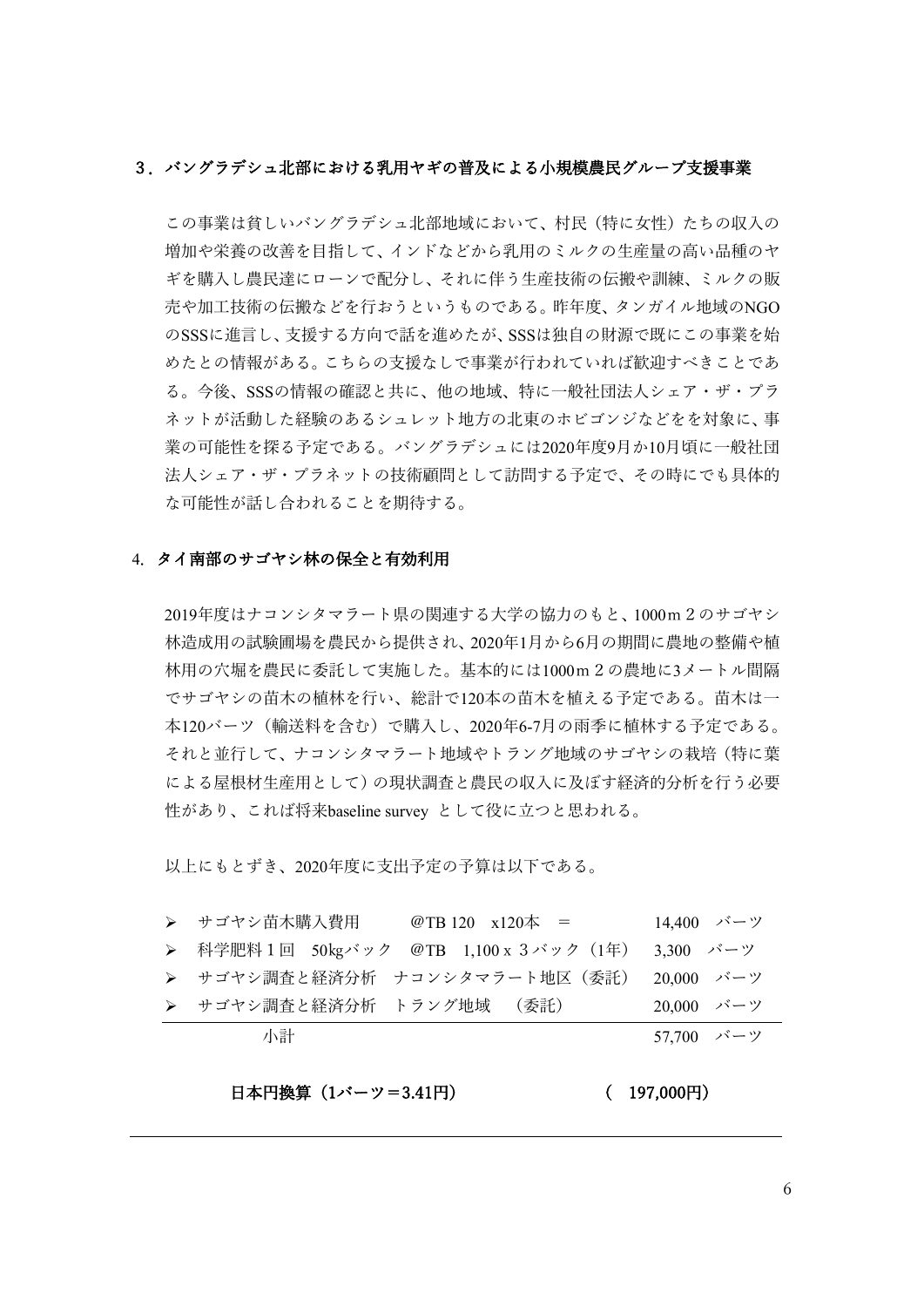#### 5.グローバル人材育成支援

 若者や社会人に対するグローバル人材育成支援は当法人の中心課題の一つであり、昨 年度まで"その他の活動"として扱われてきたが、本年度から独立した事業の一つとし て扱うこととした。具体的には以下である。

- ▶ アボカド植林(メーチャンタイ村)ボランティアツワー費用 7月末8月初旬、20名予定。現地交通費、民泊2泊宿泊費など 40,000 バーツ
- > コーヒー豆摘み取りボランティアツアー費用 2021年1月中旬、20名予定。現地交通費、民泊2泊費用等 40,000 バーツ
- タイ国立シーナカリンウィロート大学におけるSDGs、貧困、格差や食料問題 等に関する講義 (2020年8月半ばから2021年1月まで毎週3時間授業)
- 国内外の大学や国際会議等における講演など(現在未定)

| 小計                | 80,000 バーツ     |  |
|-------------------|----------------|--|
| 日本円換算(1バーツ=3.41円) | $(273,000)$ FJ |  |

#### 6.その他の活動

上記の活動以外に、以下の活動を行う予定である。

- 国際NGOや政府機関などに対する技術アドバイス、
- マスコミやメディアを通じた啓蒙活動(新聞のコラムニストとして毎月執筆中)
- 農業や食料安全保障等に関する国際会議への参加
- ▶ 明治大学や筑波大学、その他の大学に対する支援活動
- > 新しいプロジェクトの発屈調査、事前調査など
- 新しい事業案の作成と外部基金やCSR等への応募